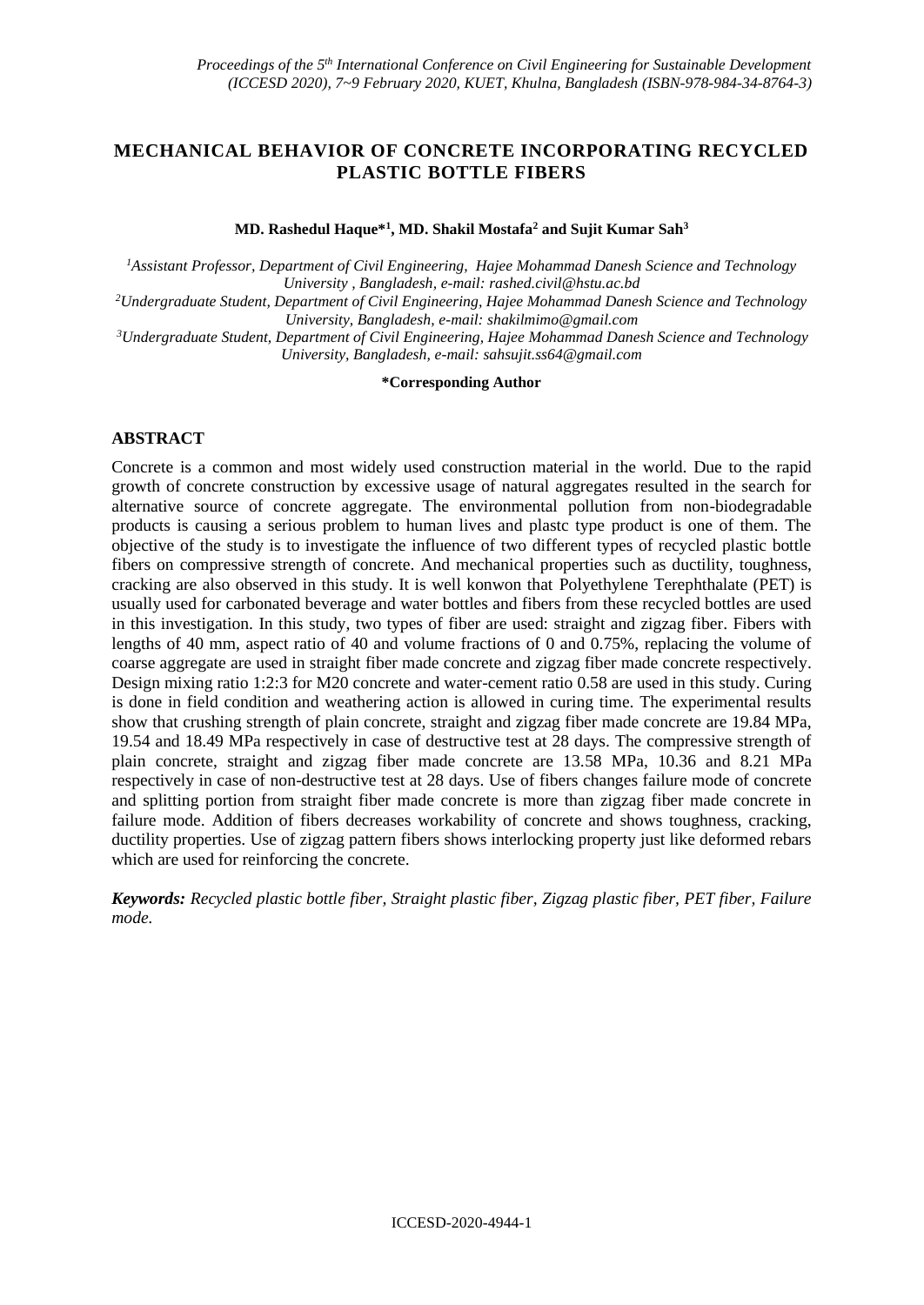*5 th International Conference on Civil Engineering for Sustainable Development (ICCESD 2020), Bangladesh*

# **1. INTRODUCTION**

Due to rapid growth of industrialization & urbanization around the world, lots of infrastructure developments are taking place and environmental pollution is occurring due to use of nonbiodegradable products. Polyethylene Terephthalate, known commonly as PET or PETE is best known as the clear plastic used for water, soda bottle containers and for domestic purpose etc. As a raw material, PET is globally recognized as a safe, non-toxic, strong, lightweight, flexible material that is 100% recyclable. Plastic is a non-biodegradable product which is harmful for our environment. Plastic does not decompose in over 500 years. Bangladesh imports plastic raw materials worth Tk 2,000 crore and every day Bangladesh generates around 1,700 tonnes of plastic waste but only half of the plastic waste is recycled and annually around 3 lakh tonnes of plastic waste is dumped in the open areas (Ayan, 2018). So, plastics should be disposed properly to save our environment. Ismail & Al-Hashmi (2008) insured that reusing waste plastic as a sand-substitution aggregate in concrete gives a good approach to reduce the cost of materials and solve some of the solid waste problems posed by plastics.

It is well known that concrete is strong in compression and has high brittle property. But concrete is weak ductility and toughness. With addition of fibers and allowing little variation in compressive strength from plain concrete, these disadvantages can be overcome. It is also known that deformed rebar is used for reinforcing the concrete because deformed rebar gives interlocking property and gives a good bonding between rebar and concrete. In this study, straight fibers where no deformed shape is given and deformed shape zigzag pattern type fibers are used with concrete to study the mechanical properties of concrete reinforcing with recycled plastic fibers.

# **2. METHODOLOGY**

Extensive laboratory testing has been carried out to evaluate the properties of coarse aggregate, fine aggregate, cement and plastic. There are 3 cases have been considered in the present study to understand the effect of plastic fiber on the compressive strength of concrete. Plain concrete (control case) which is 0% fiber by volume of coarse aggregate and concrete made with straight and zigzag plastic fiber respectively by 0.75% volume of coarse aggregate, are the total 3 cases are being considered to understand the effect of recycled plastic bottle fiber replacement on the compressive strength of concrete. Other mechanical behavior: toughness, cracking resistance and ductility are also observed. Volume of recycled plastic fibers is multiplied by its density to get the weight of fibers in grams and then it was replaced with the amount of coarse aggregate. According to ACI 211.1-91, design mix 1:2:3 of M20 concrete is determined. Water cement ratio  $(w/c) = 0.58$  is used. All cases of specimen have been tested at the age of 28 days curing under weathering action to understand the effect of the compressive strength of both plain and recycled plastic fiber made concrete.

# **2.1 Materials**

Portland composite cement (PCC), locally available fine sand and crushed stones were used for casting concrete specimens. Recycled plastic bottles were collected for making plastic fibers.

## **2.1.1 Coarse Aggregate**

Crushed stones were used as coarse aggregate. Maximum size of aggregate was 20mm and gradation of coarse aggregate was done confirming to ASTM C33. Specific gravity, unit weight and absorption capacity were found 2.584,  $1539.362$ kg/m<sup>3</sup> and 0.838% respectively.

## **2.1.2 Fine Aggregate**

Locally available sand was used as fine aggregate. Specific gravity, unit weight, absorption capacity and fineness modulus were 2.136, 1602.373kg/m<sup>3</sup>, 6.383% and 2.756 respectively. Gradation of fine aggregate was done confirming to ASTM C33.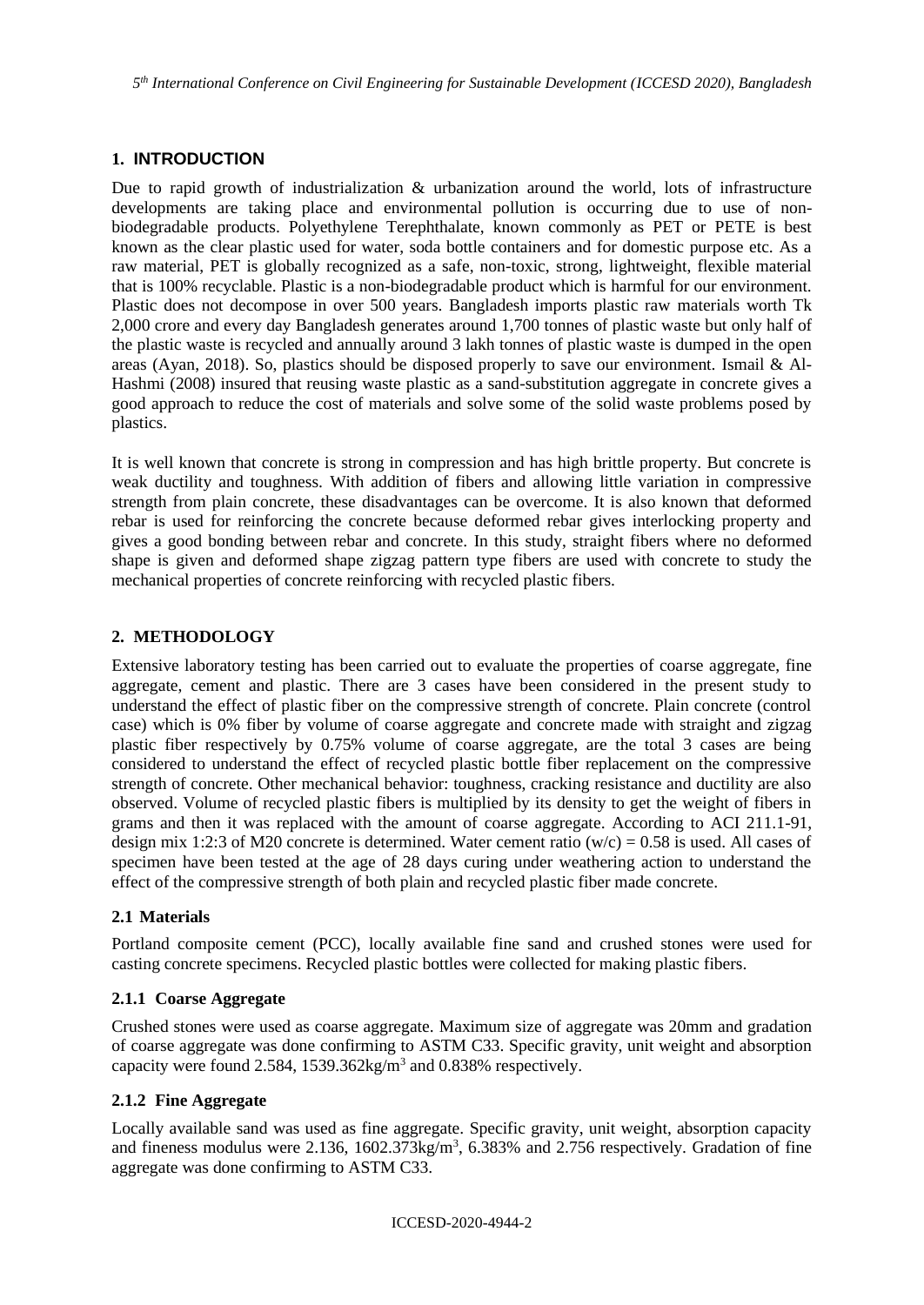*5 th International Conference on Civil Engineering for Sustainable Development (ICCESD 2020), Bangladesh*

# **2.1.3 Binder**

The binding material was Portland composite cement (PCC) which contains 65%-79% clinker, 0-5% gypsum, slag, fly ash, limestone 21%-35%. Specific gravity, initial setting time, final setting time and normal consistency were found 3.15, 125min, 210min and 28.5% respectively.

# **2.1.4 Recycled Plastic Fibers**

Fibers having length 40mm, width 4mm, thickness 0.2mm and equivalent diameter 1mm were used both for straight and zigzag fibers. Aspect ratio (L/D) was 40. Unit weight of fiber was 1370kg/m<sup>3</sup>. Plastic bottle cutter and zigzag pattern making device were used to give the fibers proper shape. Equivalent diameter of plastic fiber was determined by equation (1).

 $T \times B = (\pi/4) \times D^2$  (1) Where,  $L =$  Length of fiber  $T = Thickness of fiber$  $B = Width of fiber$  $D =$  Equivalent diameter of fiber And figure 1 shows two types of fiber.



 $(a)$  (b) Figure 1: (a) Straight plastic fibers (b) Zigzag plastic fibers

# **2.2 Concrete Mix Design**

The mix was designed as per ACI 211.1-91 for M20 grade concrete with 0.58 water-cement ratio. Concrete mixes were prepared by 0% and 0.75% volume replacement of coarse aggregate with straight and zigzag fibers respectively. The percentage of volume of coarse aggregate was taken and it was multiplied with unit weight of fiber and thus weight of fibers was taken. Then weight of coarse aggregate was replaced by weight of fibers. Table 1 shows mixing proportion of concrete.

| S.N.                                                                          | % of CA replacement | Cement(kg) | Sand(kg) | Stone(kg) | Water(kg) | Fiber(kg) |
|-------------------------------------------------------------------------------|---------------------|------------|----------|-----------|-----------|-----------|
|                                                                               | 0% PF               | 360        | 801.19   | 1154.52   | 145       |           |
| 2                                                                             | $0.75\%$ ST PF      | 360        | 801.19   | 1146.81   | 145       | 7.71      |
| 3                                                                             | $0.75\%$ ZZ PF      | 360        | 801.19   | 1146.81   | 145       | 7.71      |
| $PF =$ Plastic fiber, $ST =$ Straight and $ZZ =$ Zigzag, CA= Coarse Aggregate |                     |            |          |           |           |           |

Table 1: Mix proportion for each  $m<sup>3</sup>$  of concrete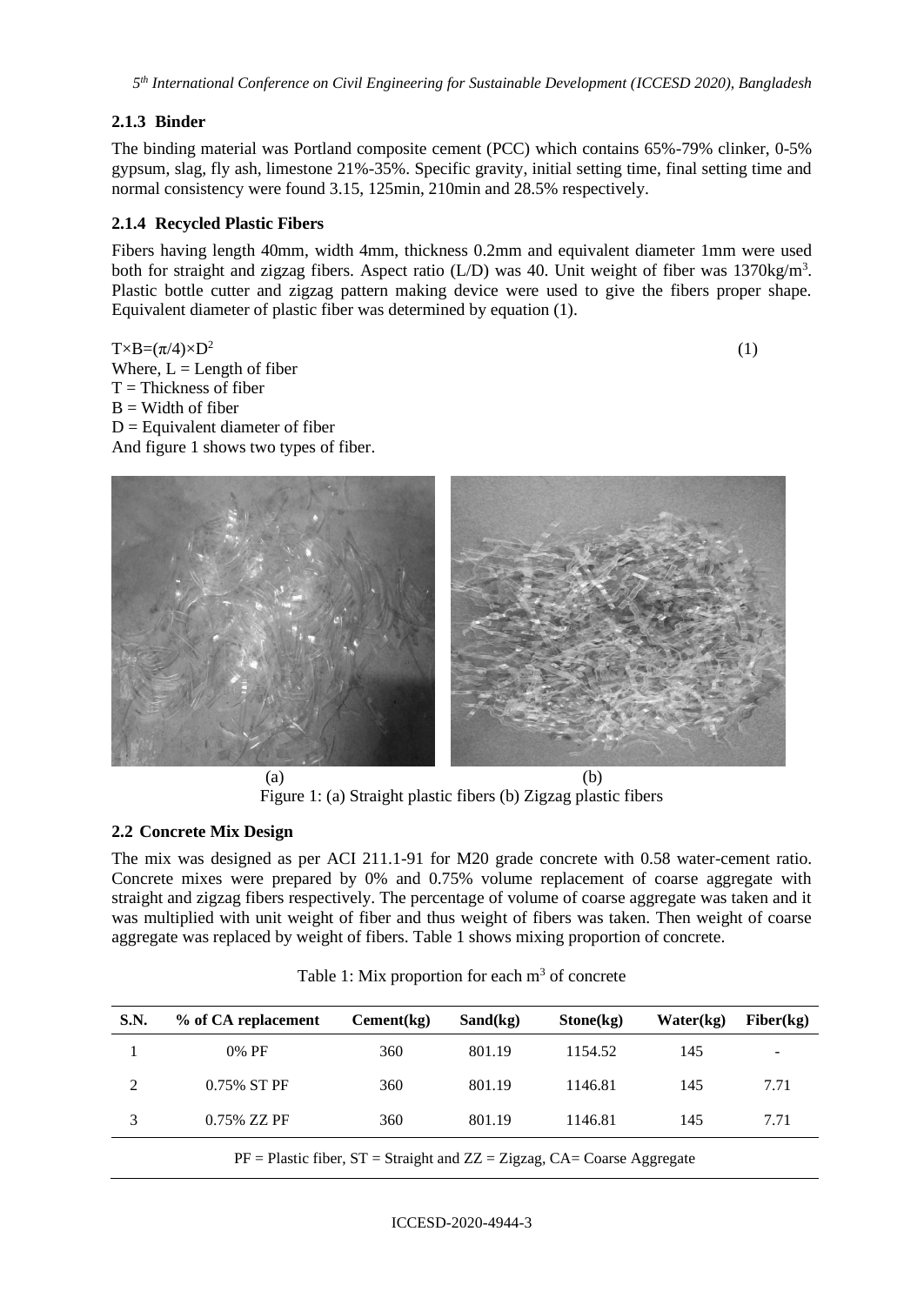## **2.3 Test Specimens and Test Procedures**

For compressive strength test, cylindrical specimens of 4in diameter and 8in height were used. Total six sets of specimens were casted, three sets for destructive test and other three sets for nondestructive test. Three specimens were used for each set and average value of compressive strength was used. Compressive strength for each specimen was determined by destructive and non-destructive Rebound Hammer test according to ASTM C39 and ASTM C805 respectively. Workability measurement was done according to ASTM C143.

## **3. RESULTS & DISCUSSIONS**

## **3.1 Results of Fresh Concrete Properties**

There are many properties of fresh concrete. In this study, only workability measurement is done. From table 2, it can be seen that the addition of fibers decreases workability. Reduction of workability of concrete made with zigzag fibers is a little bit more than concrete made with straight fibers.

|                     | Slump value in inch   |                                 |  |  |
|---------------------|-----------------------|---------------------------------|--|--|
| % of CA replacement | <b>Plain concrete</b> | Concrete with straight<br>fiber |  |  |
|                     |                       |                                 |  |  |
|                     |                       |                                 |  |  |

#### Table 2: Slump test

## **3.2 Results of Hardened Concrete Properties**

In this study, compressive strength test (DT) and Rebound Hammer test (NDT) are performed. From table 3 & 4, it can be said that addition of fibers decreases compressive strength of concrete because of poor bonding between plastic fibers and cement-sand paste. Compressive strength of concrete obtained by non-destructive Rebound Hammer test shows lower values than that of destructive test. Due to exposure of curing to environment, weathering actions such as rain, sunlight variation, change in temperature, growth of organic content affect hydration process of concrete and strength gaining process of concrete.

## Table 3: Destructive compression test

|                     | <b>Crushing Strength in MPa</b> |                                 |                               |  |
|---------------------|---------------------------------|---------------------------------|-------------------------------|--|
| % of CA replacement | <b>Plain concrete</b>           | Concrete with straight<br>fiber | Concrete with zigzag<br>fiber |  |
|                     | 19.84                           | -                               | $\overline{\phantom{a}}$      |  |
| በ 75                | -                               | 19.54                           | 18.49                         |  |

It is well known that a concrete with low strength and low stiffness will absorb more energy to yield in a lower rebound value. Results from table 4 obtained by Rebound Hammer test, it can be said that addition of fibers helps concrte to absorp energy that means concrete will show toughness property. So, allowing a little variation in crushing strength of concrete from plain concrete, both straight and zigzag plastic fibers can be used.

#### Table 4: Rebound Hammer test

|                     | <b>Crushing Strength in MPa</b> |                                        |                               |  |
|---------------------|---------------------------------|----------------------------------------|-------------------------------|--|
| % of CA replacement | <b>Plain concrete</b>           | <b>Concrete with straight</b><br>fiber | Concrete with zigzag<br>fiber |  |
|                     | 13.58                           | $\overline{\phantom{a}}$               | -                             |  |
| በ 75                | $\overline{\phantom{0}}$        | 10.36                                  | 8.21                          |  |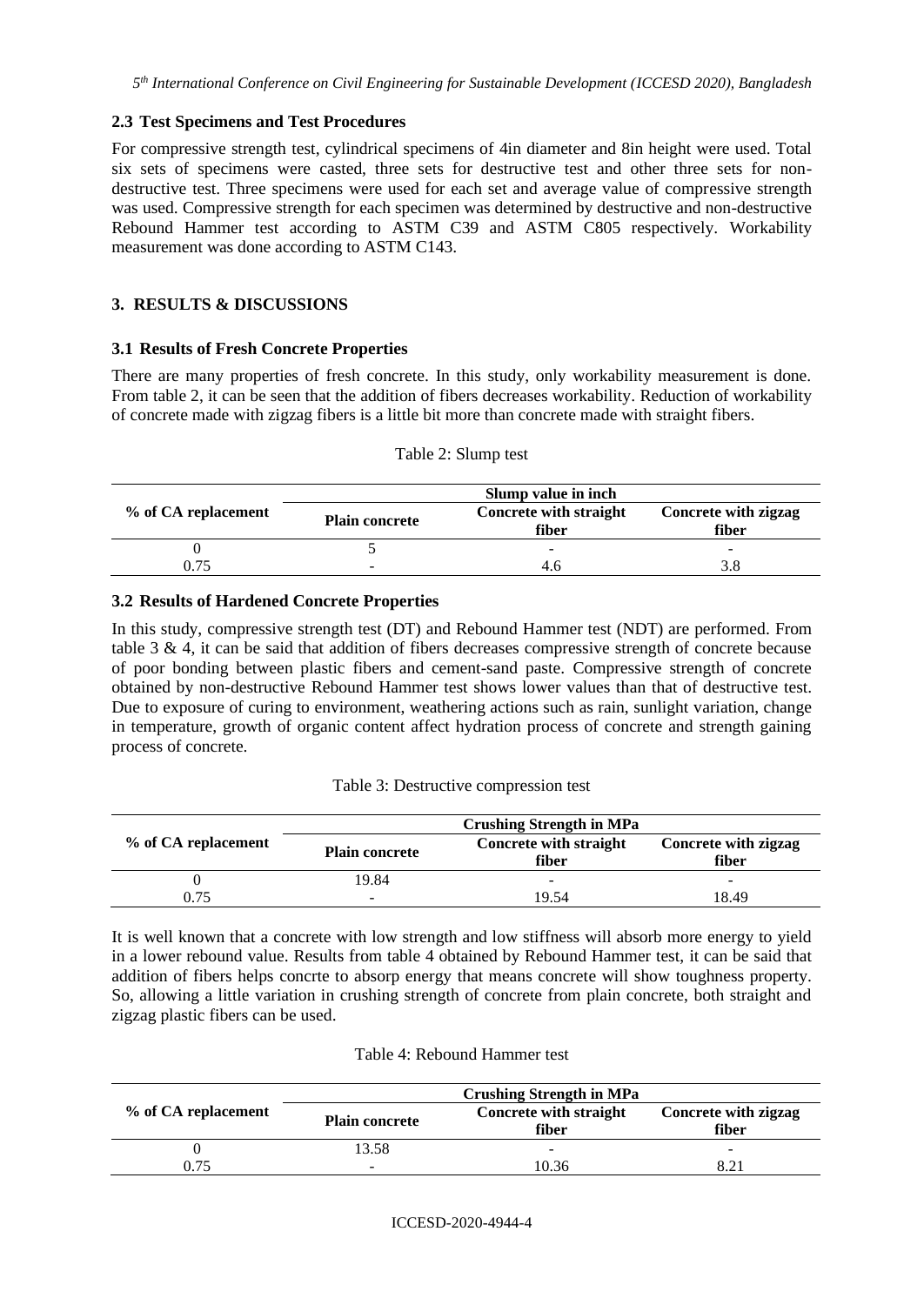*5 th International Conference on Civil Engineering for Sustainable Development (ICCESD 2020), Bangladesh*

# **3.3 Failure Surface of Concrete**

The presence of fibers changes the mode of failure. Shear fracture occurs in plain concrete. Axial split occurs in concrete made with straight and zigzag fibers respectively. From figure 2, it can be said that concrete with fibers shows some ductility property but plan concrete shows brittle property. Splitting portion from concrete made with straight fibers is more than concrete made with zigzag fibers. Zigzag fibers in concrete hold some concrete portion during concrete failure and thus it provides interlocking property with concrete.



 $(a)$  (b)



(c)

Figure 2: (a) Plain concrete (b) Concrete with straight fibers (c) Concrete with zigzag fibers

# **4. CONCLUSIONS**

Based on the results and discussions, following conclusions are drawn

i. Overflow of water, variation of sunlight, growth of organic content is found, as curing is exposed to environment and these factors affect hydration process and strength gaining process of concrete.